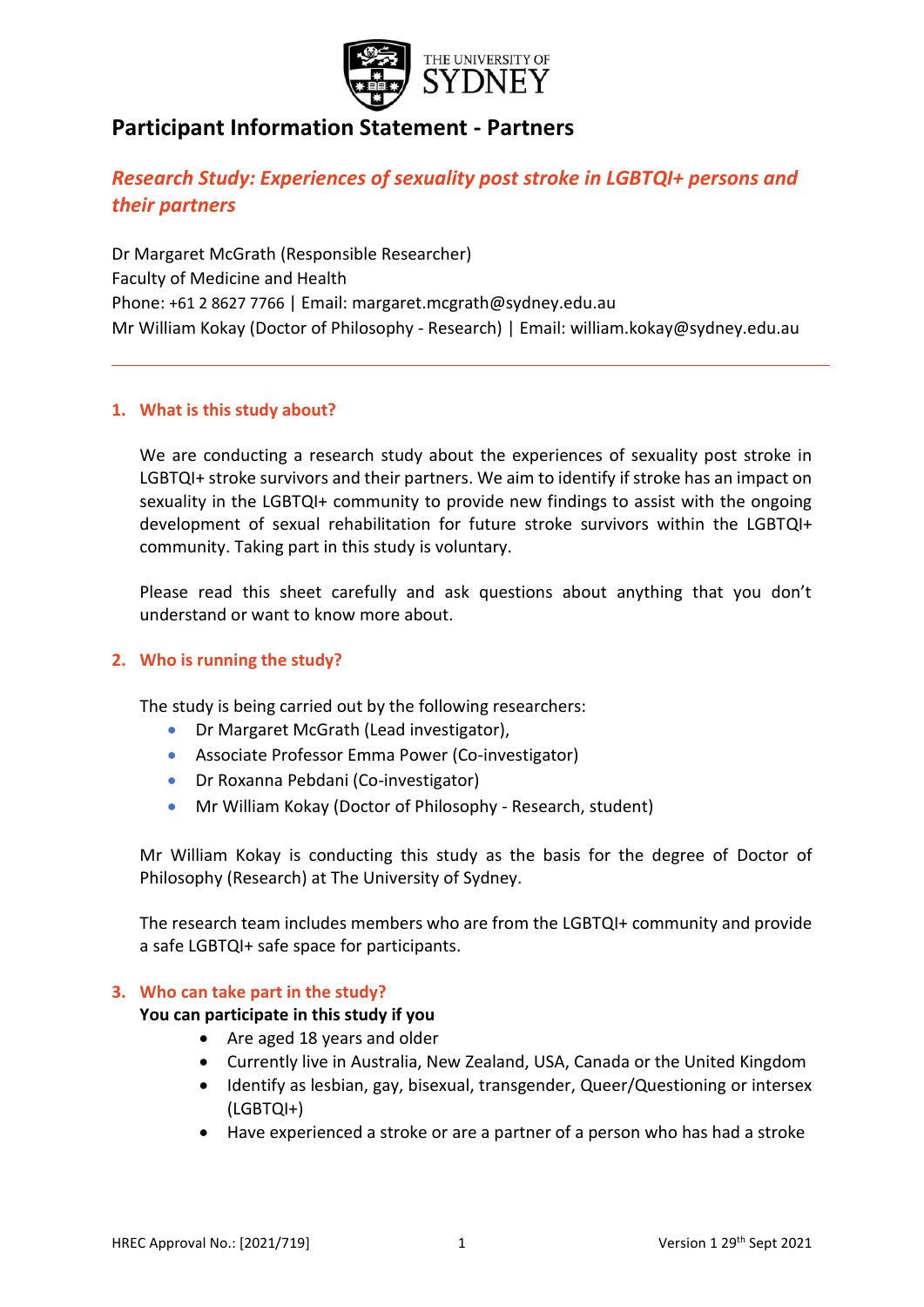As this study is focused on the experience of stroke survivors and partners of stroke survivors' persons with a pre-existing diagnosis of brain injury, dementia or intellectual disability are not eligible to participate in the study.

## **4. What will the study involve for me?**

If you decide to take part in the study, you will be asked to participate in an interview with the researcher. This interview will take place over Zoom and will be organised at a time and date most convenient to you.

While we would like to interview you as a couple, this may not be something you and your partner may want. If this happens, we can accommodate separate interviews, we just request you to inform the researcher of this when scheduling the interview.

We anticipate that the total interview time will be 60-90 minutes. Depending on your preferences the interview can be completed in one meeting or can be scheduled over two or more sessions.

During the interview we will ask you questions about your experiences of sexuality following your partner's stroke. These questions may include topics such as sexual functioning, dating and relationships, sexual counselling and rehabilitation and experiences within the LGBTQI+ community.

Questions asked within the interview will include topics such as sexual functioning before and after your partner's stroke, dating and relationships, treatment your partner received when they experienced their stroke and experiences within the LGBTQI+ community before and after your partner's stroke.

As we are interested in your personal experiences of sexuality after your partner's stroke it is possible that you may be asked questions about your personal involvement in 'legally problematic' activities (e.g. substance use, acts that may result in transmission of HIV).

You can choose what personal information you share with the researchers AND you can choose not to answer if a question makes you feel uncomfortable or concerned.

You can request to read the transcripts from the interview in order clarify any parts of the interview that may require clarification with the interviewer prior to the data being analysed.

## **5. Can I withdraw once I've started?**

Being in this study is completely voluntary and you do not have to take part.

Your decision will not affect your current or future relationship with the researchers or anyone else at The University of Sydney.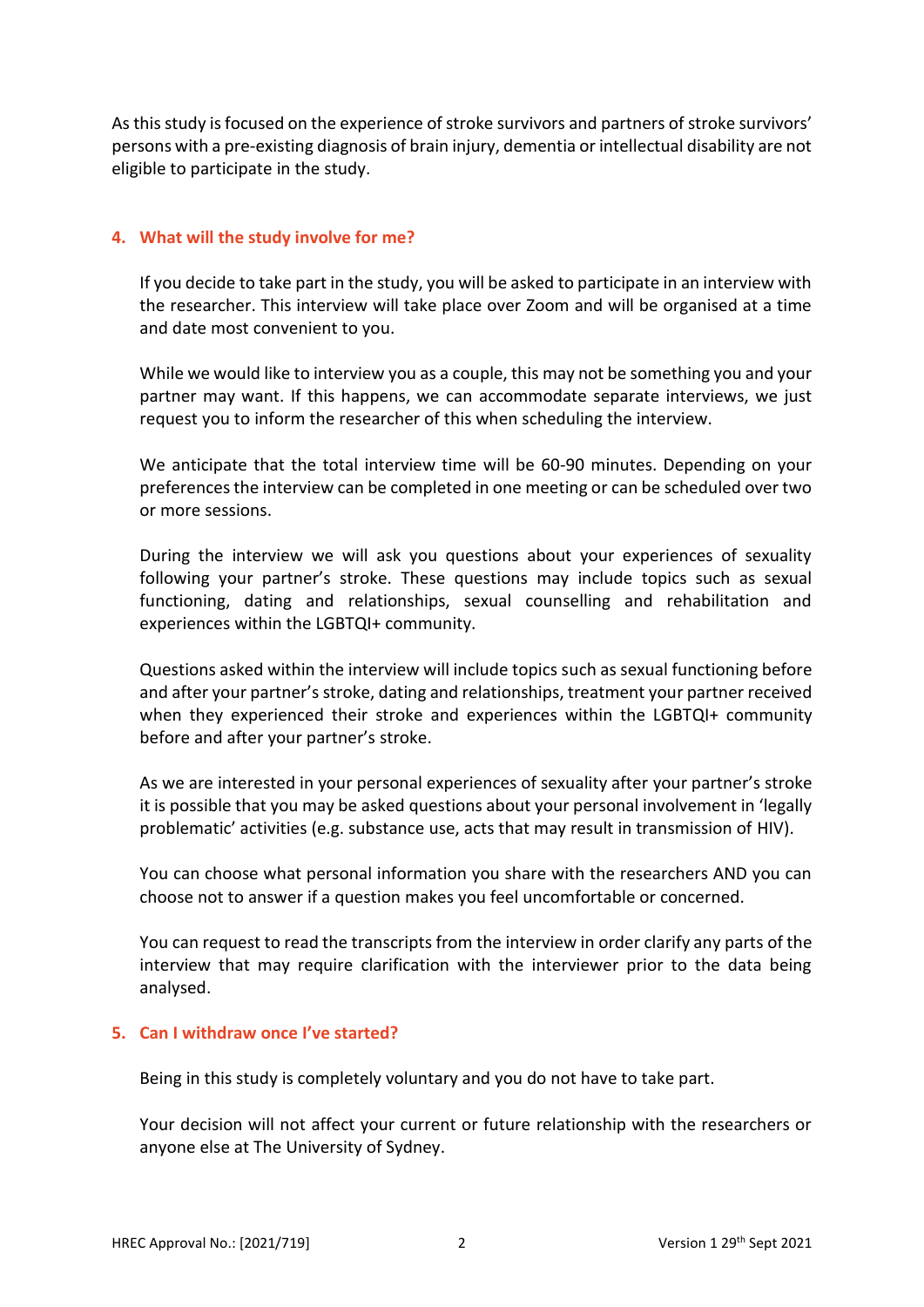If you take part in an interview you may refuse to answer any questions that you do not wish to answer

If you decide to take part in the study and then change your mind you can withdraw up until the point of data analysis by informing the researcher via email.

If you decide to withdraw, we will not collect any more information from you.

Any information that we have already collected will be kept in our study records and may be included in the study results. Reasons for this is that once the study data has been analysed, we will be unable to separate individual data from the analysis without compromising results for the study.

#### **6. Are there any risks or costs?**

It is possible that some participants may feel uncomfortable or distressed after completing the survey because they are asked to reflect upon their experiences of relationships, intimacy, and sexuality.

If this occurs, you can access support from the following organisations

#### Australia

Beyond Blue<https://www.beyondblue.org.au/get-support/get-immediate-support>

LifeLine 13 11 14

### New Zealand

The Stroke Foundation NZ (0800) 787 653

United States of America

American Stroke Association (Stroke family warmline) 1-888-478-7653

#### Canada

Stroke recovery Canada warmline 1-888-540-6666

#### United Kingdom

Stroke Helpline (UK) 0303 3033 100

Some questions that may be asked within the interview may relate to your personal involvement in 'legally problematic' activities. You can choose what personal information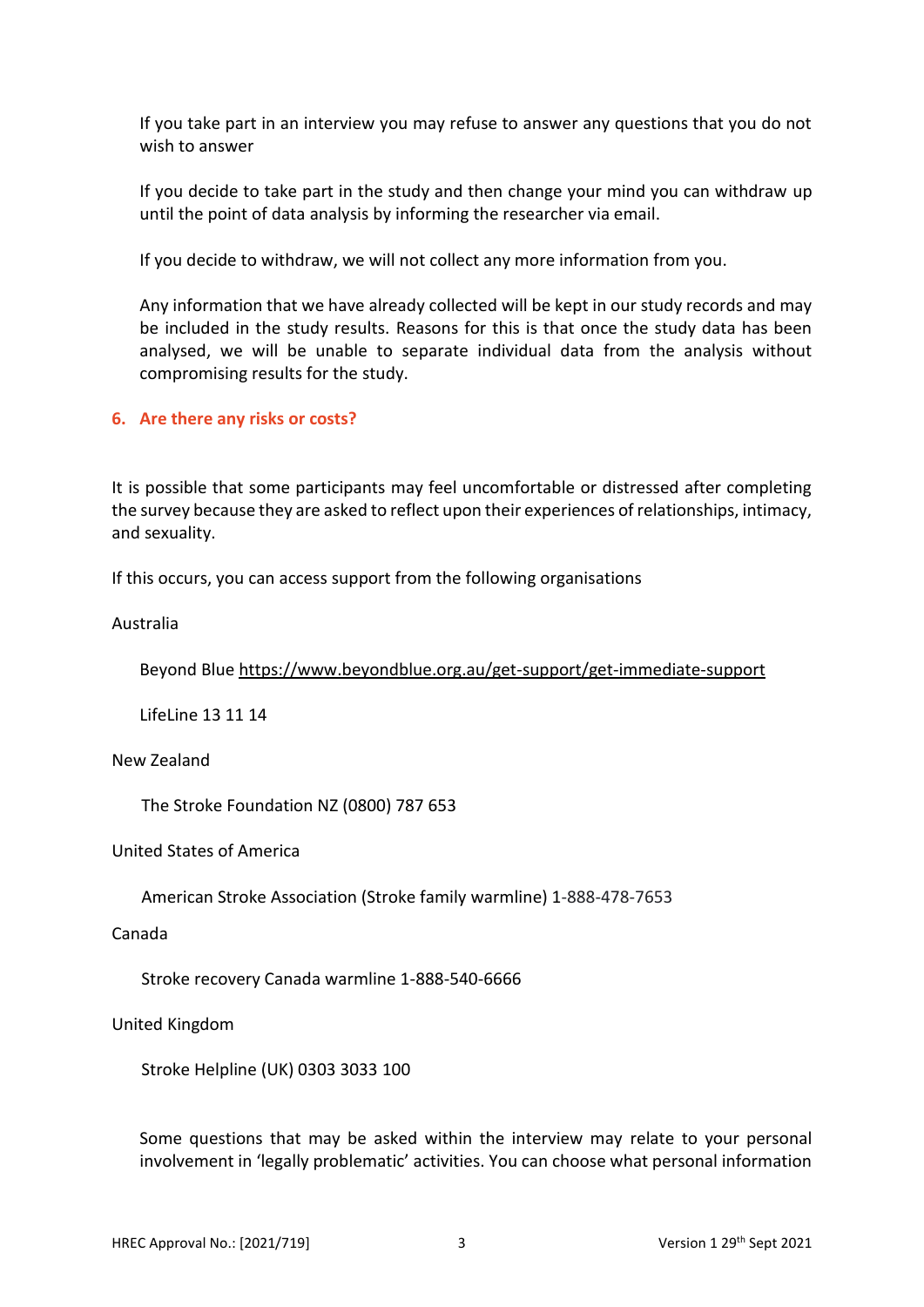you share with the researchers AND you can choose not to answer any questions that make you feel uncomfortable or concerned.

There are no expected expenses associated with participating within his study.

### **7. Are there any benefits?**

You will not receive any direct benefits from taking part in the study.

### **8. What will happen to information that is collected?**

By providing your consent, you are agreeing to us collecting information about you for the purposes of this study.

Any information you provide us will be stored securely and we will generally not disclose that information but there may be circumstances where we have to do so for legal reasons. In that case, the information could potentially be used against you in legal proceedings or otherwise. For example, information about drug use may be considered relevant in a criminal investigation.

You should not tell us anything specific about events or activities such as crimes you have not been charged with or you have not been to court about. Please don't tell us things like names, specific dates, or specific places of illegal activities. Over many years of research, we have never been required by law to provide our research information to anyone else. If we are, we will do our best to tell you.

We cannot keep information confidential if we

- Think you are going to seriously harm yourself
- Think you are going to seriously harm someone else
- Are required to provide this information by a court of law
- Learn information concerning the protective safety of children

If we receive such information, we would contact relevant health services (in the case of potential harm to yourself), police services or child protection services. If this happens, we will do our best to tell you.

We are planning for the study findings to be published.

You will not be individually identifiable in these publications.

All data obtained during this study will be destroyed in 5 years after completion of the study.

## **9. Will I be told the results of the study?**

You have a right to receive feedback about the overall results of this study. You will be given a chance by the interviewer to express your interest in receiving feedback about the overall results of this study within the interview. This feedback will be in the form of a brief lay summary.